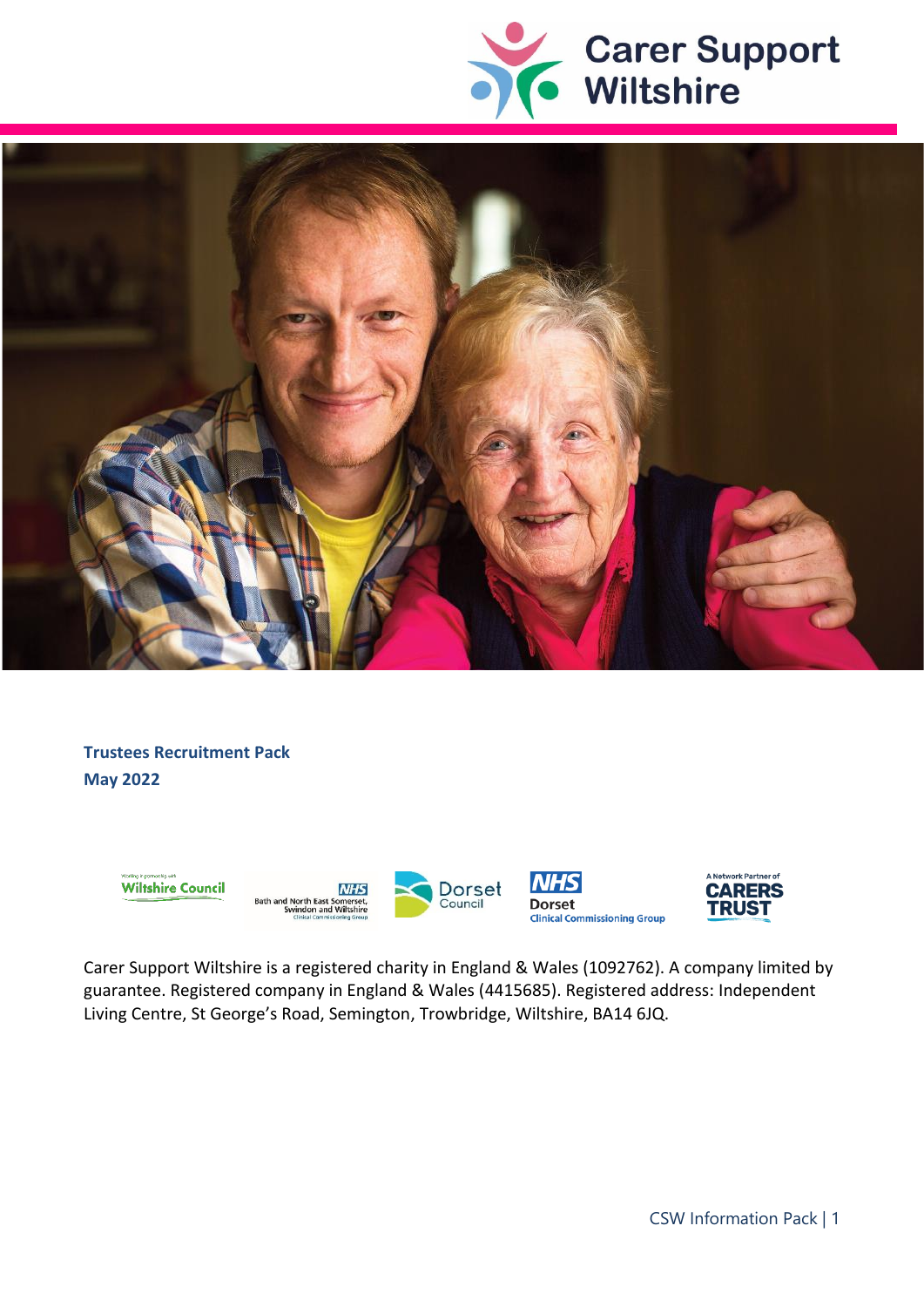

# **Letter from the Chair**

Dear Applicant,

Thank you for considering joining Carer Support Wiltshire (CSW) as a trustee. We are looking to strengthen our board by appointing new trustees. Our Board works hard throughout the year to ensure that Carer Support Wiltshire remains focused on its mission to support unpaid carers in Wiltshire and Dorset.

We are looking for three trustees with knowledge and/or links to Wiltshire/Dorset, and who can bring senior level experience and expertise in the following broad areas:

- Commercial
- Treasurer
- Finance

You may already have some form of trustee/board experience or have worked closely with boards. You might bring senior experience from the public, private or voluntary sectors.

You will join us at an exciting time as we embark on the first year of our new strategy and take forward the achievements and learning of the last challenging year. Our main strategic priorities are sustainability and growth to meet the rapidly increasing and complex needs of unpaid carers.

Despite recent, significant events, we have innovated new ways of working, introduced new services, built our fundraising base and now are in the fourth of a five-year contract for carers of all ages with Wiltshire Council and Wiltshire Clinical Commissioning Group (CCG). We are now undertaking key steps to implement this strategy which will see considerable organisational change and a focus on developing our people. You will be able to find out more about our achievements in this Introduction Pack as well as our website www.carersupportwiltshire.co.uk.

I hope you will share our commitment to grow our reach and influence on behalf of carers, so that together we achieve our vision to create a community where unpaid carers are valued and recognised for the amazing work they do.

If you would like to take forward your application and have any further questions, please contact Judy Walker, our Chief Executive. We both look forward to hearing from you.

Yours sincerely

ERBram

**Liz Brown**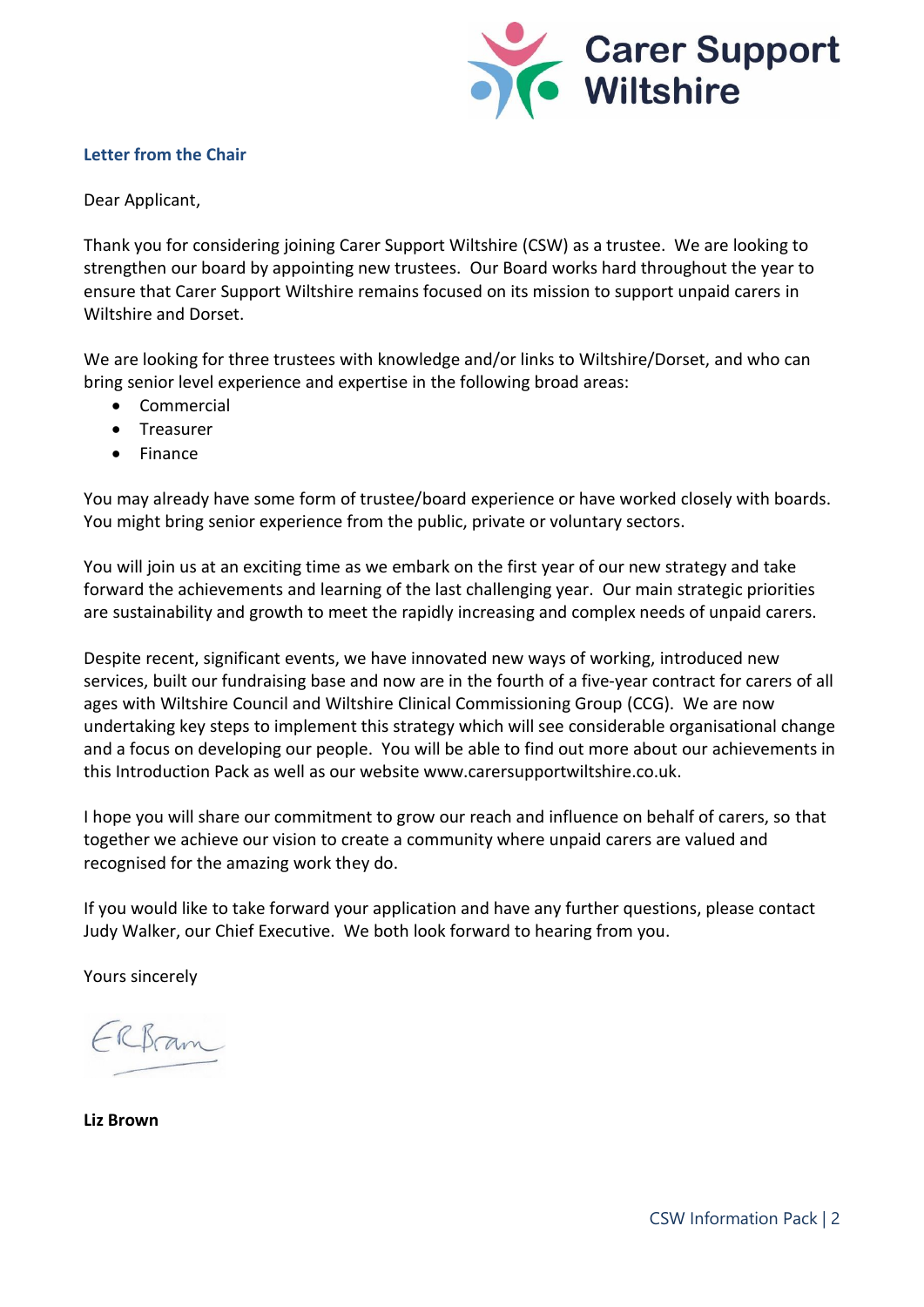



### **About Carer Support Wiltshire**

Carer Support Wiltshire is a charity that aims to ensure that all unpaid carers across Wiltshire and Dorset are well supported. The organisation was formed in April 2011 on the merger of the previous four carer support charities for Wiltshire. We launched Carer Support Dorset in November 2019.

The organisation is proud to be a network partner of the [Carers Trust](http://www.carers.org/) – the leading national charity for carers in the UK which works to reach carers and develop services across the country.

Together with our 180+ volunteers, many with experience as an unpaid carer, Carer Support Wiltshire offers a range of services and support to carers, including formal assessments of adult carers' needs and reviews on behalf of Wiltshire Council. We work with Youth Action Wiltshire to provide support for young carers – some very young children. Our Community Connectors team help to identify carers and signpost them to local resources, and will soon return to communitybased working once Government Covid-19 guidelines allow. Young Adult Carers are offered support to help pursue studies, manage their caring roles, access peer support along as well as web and social media resources. Our volunteer-run carers' cafés will return during 2021.

As a result of Covid, during 2020-21, our staff and volunteers have worked from home. We played a key role especially during the first lockdown in 2020, communicating with carers in Dorset and Wiltshire, many of whom experienced isolation as a result of Covid. More volunteers joined us to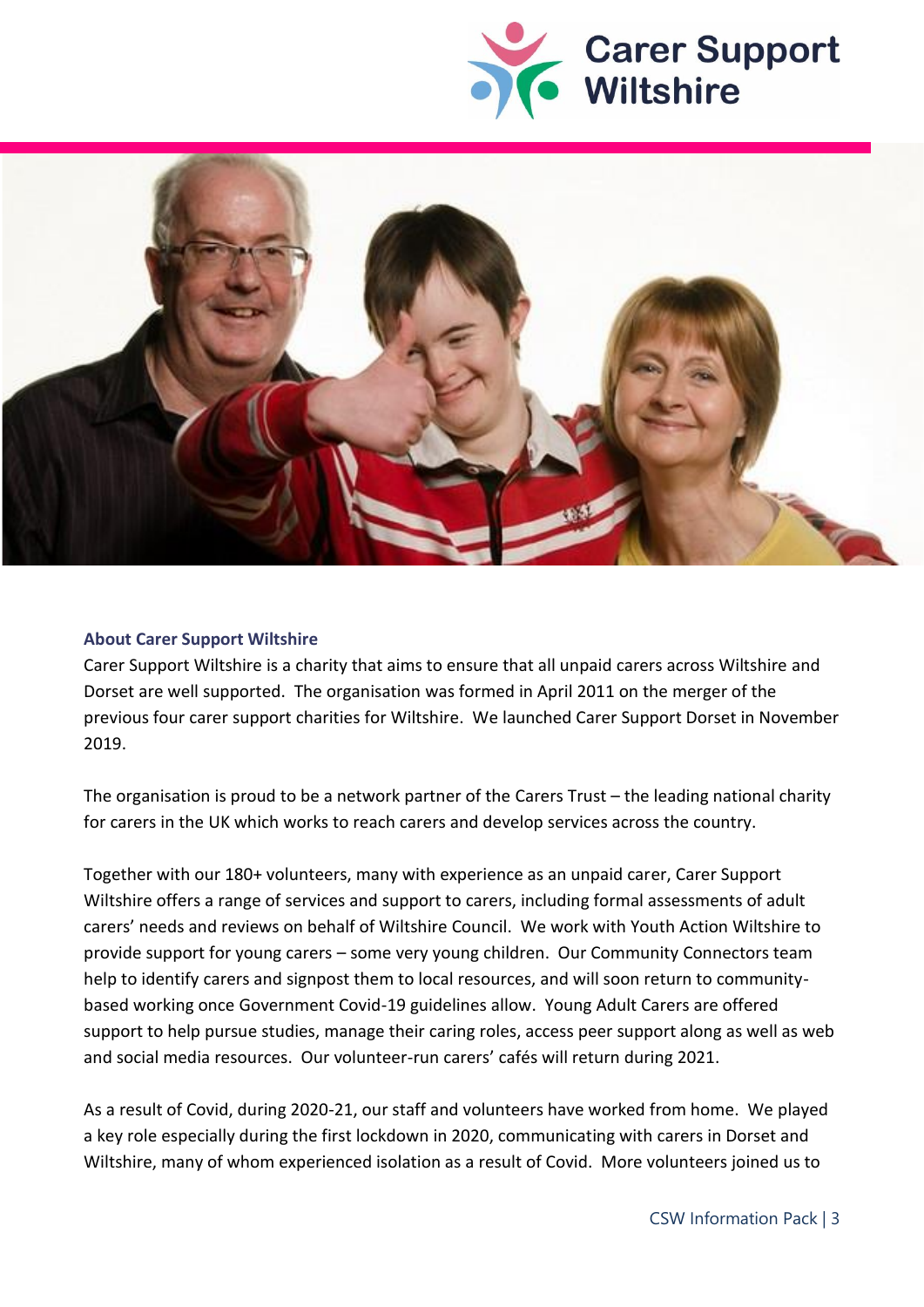

help reach these carers in our virtual times. Successful Covid-specific fundraising helped us provide new services for affected carers, such as counselling and Talk and Support. In 2020-21, our staff and volunteers provided 1,092 welfare checks and 3,097 wellbeing checks and 55 virtual carers' cafés. We are planning to return to face-to-face working with carers during June 2021.

Our websites provide a range of helpful information for carers and we have an active social media presence. Recent dialogues with all our local MPs brought to their attention problems some carers experienced due to Covid, such as with shopping.

Our 'Courage to Care' service, funded by the Armed Forces Covenant and Carer Support Wiltshire provides support to carers in serving military families in Wiltshire, where there a number of large bases.

# **About Carer Support Dorset**

In 2019, Dorset Council and Dorset CCG contracted Carer Support Wiltshire to be Dorset's lead carer organisation. Our service Carer Support Dorset offers a one-stop shop for information, advice and guidance to carers via a telephone helpline and online resources.

We work collaboratively with other organisations in Dorset to improve their identification of carers and to develop best practice, as well as raising awareness of carers' issues through public relations.

The Dorset service contract was extended in 2020, and the team now includes a Young Carers Coordinator and 8 volunteers.

# **What is a carer and how do we help?**

A carer is someone who helps a friend, a neighbour or a family member who could not manage alone. Carers who perform this role are usually unpaid and, even though they are often providing care to loved ones or friends, their lives are often negatively impacted by the role. Carers can be any age.

Our aim is to create carer-friendly communities where carers are recognised, valued and supported.

We work towards a future where:

- Carers have better health and wellbeing;
- Carers can make choices about their caring role and access the right support and services for the person they care for;
- Carers' needs, their voices and the contribution they make to society are recognised and valued.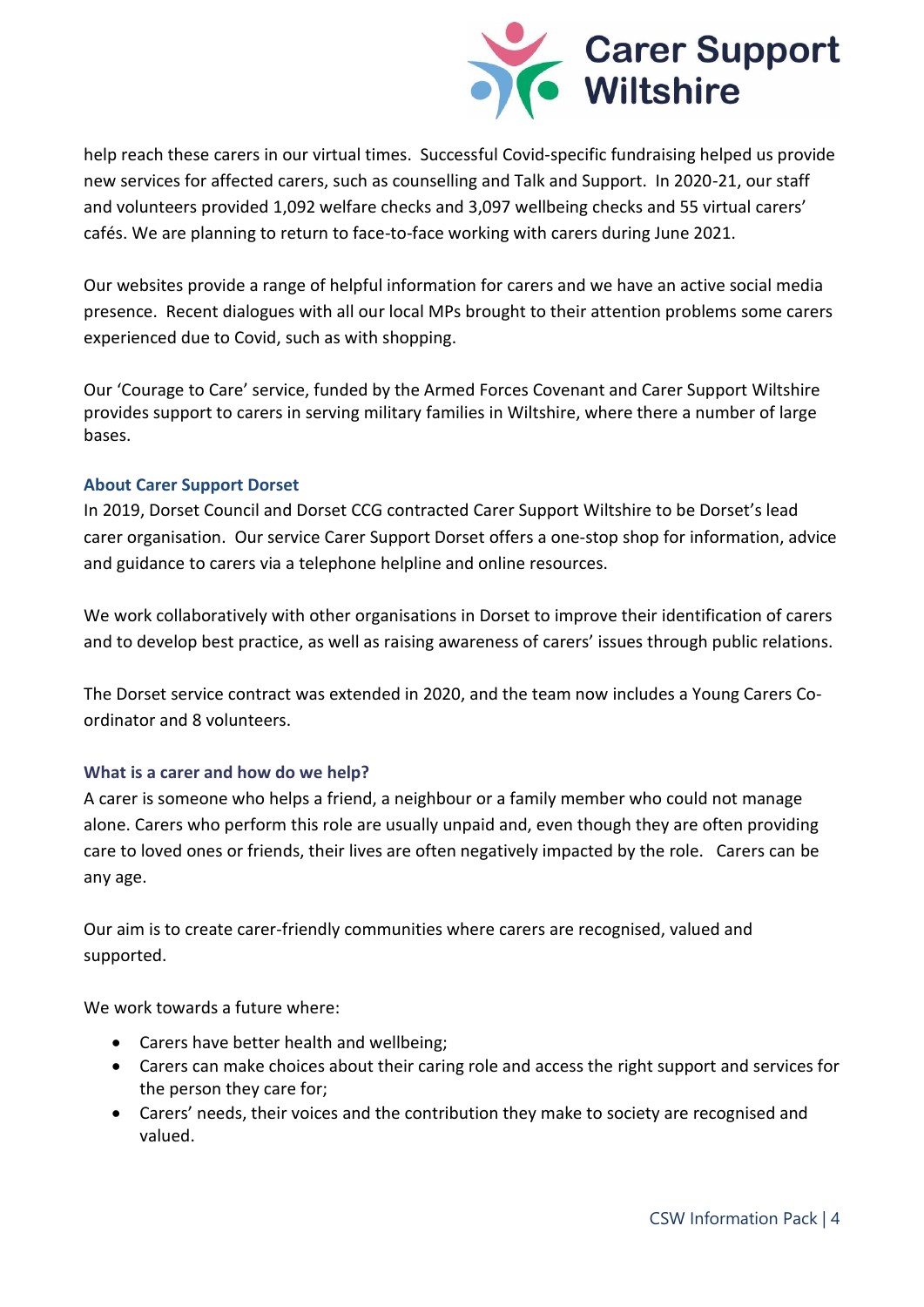

# **Our people**

At the end of 2020-21, we had a total of 182 volunteers, who between them donated 2,781 hours of their time. Many volunteers are carers themselves, or have been carers, and they have helped us respond to carers' needs during the Covid-19 crisis, providing phone and video face-to-face Talk and Support, wellbeing checks and hosting virtual cafés in place of face-to-face ones.

At the end of 2020-21, we employed just over 60 full-time equivalent staff, with most in carer support and development roles.

# **Raising Awareness**

All our work is supported by strong communications – media work, websites and social media help us get our message across to the general public. National events such as Carers' Week in June, Carers' Rights Day in November and Young Carer Action Day in March offer us particular opportunities to highlight carers' needs and awareness of our services.

Carer awareness training for health and social care professionals was paused during most of 2020- 21, but face to face delivery has now resumed.

# **Sustainability**

Given the increased demands for core funding, Carer Support Wiltshire seeks to diversify its income streams through achieving new contracts and charitable funding for new services. We are also considering other business models.

# **Testimonials**

# **From a carer who regularly attended a carers café:**

"I think this group has definitely been a 'life saver' for me. This group has given me vital contact. I wasn't brave enough to go out on my own to a new place but this carers café is excellent as it is welcoming and friendly and supportive."

# **From a parent carer:**

"I never really thought of myself as a carer. When I applied to Carers Support Wiltshire for an afternoon at Westonbirt School I felt that it wasn't deserved, I'm a parent not a carer! That afternoon was amazing for me, it really made me realise that I do need support and I am a person in my own right."

# **From a carer who did some basic computer training:**

"I was computer illiterate, friends were emailing and telling me to join the 21st century but I had no time to learn. Carer Support Wiltshire organised 1:1 training, I'm over the moon! Using a laptop has boosted my confidence."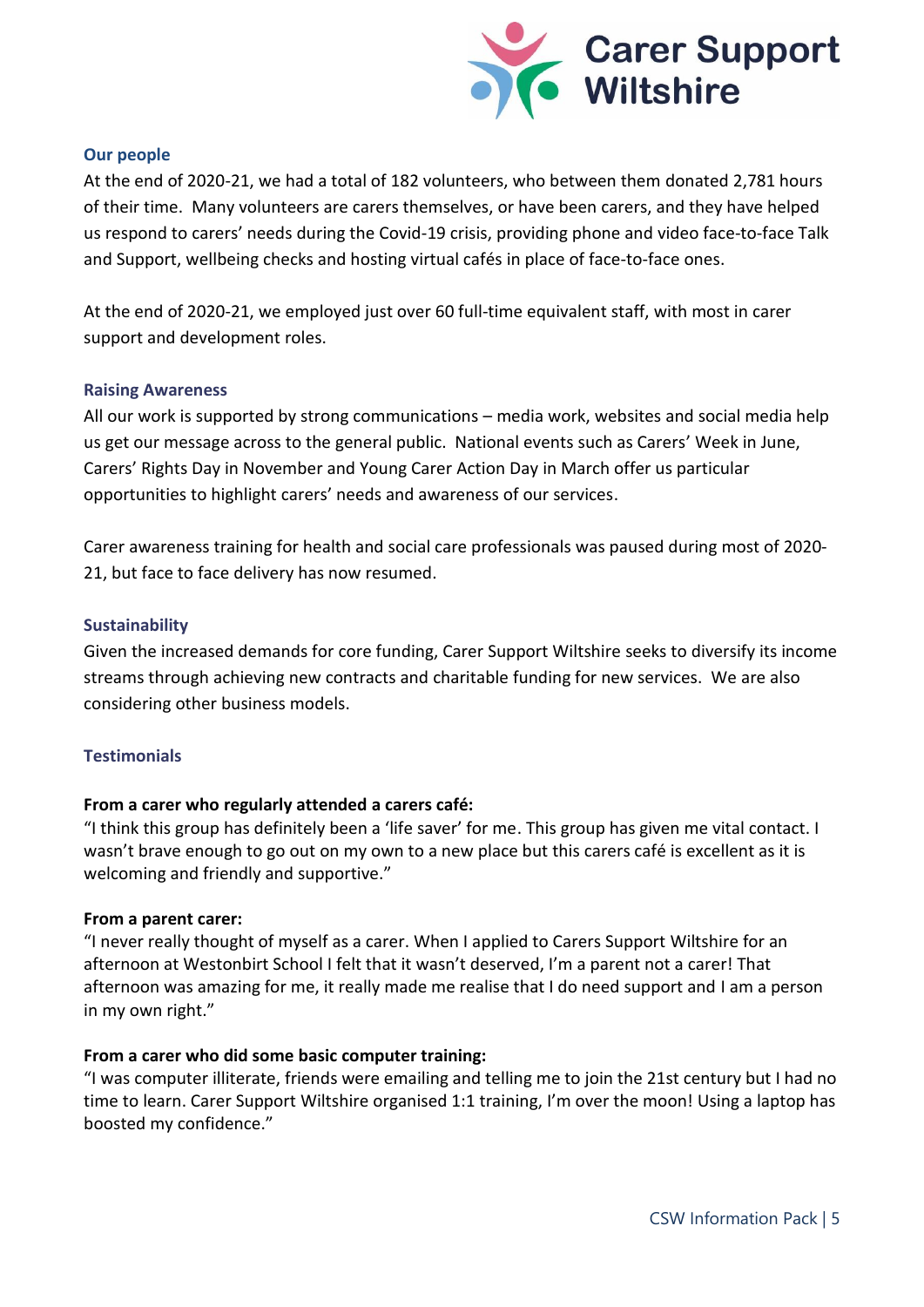

# **From a carer who attended dementia training:**

"I feel more confident in my role as a carer and have a greater understanding of the disease –early, middle and later stages –nobody had explained this to me."

### **Feedback from a GP surgery:**

"We are grateful to Carer Support Wiltshire for their ongoing support to the surgery and our patients - we are lucky to have such an excellent local service."

# **From Trustees of Carer Support Wiltshire:**

"Being a Trustee gives me an opportunity to support the dedicated and wonderful staff of Carers Support Wiltshire. By adding the broad range of experiences and knowledge of Trustees to the skills and hard work of the staff and volunteers ensures Carers Support Wiltshire is able to provide the best range of services for carers and their families."

"Being a trustee means a lot to me. I've been supported by Carer's Support Wiltshire as a carer so it's a wonderful opportunity to give back to the charity. As the youngest member of the board, I feel valued, I'm learning a lot and am excited to be able to have influence."

"Being a trustee of an organisation such as Carer Support Wiltshire has not only given me insight into the world of unpaid carers, but a deeper understanding of the challenges facing the charity sector, and the dedication of the people who work in it. On a personal level being a trustee brings a sense of purpose in being able to put my career experience to good use for a worthwhile cause."

#### **Governance**

The Board meets five times a year. Four sub-committees of the Board of Trustees provide more detailed scrutiny, challenge and support of our activities: Finance, Quality, Compliance & Volunteering, Nominations and Fundraising & Publicity. The four sub-committees meet quarterly and include trustees and staff.

New Trustees follow a detailed induction programme that includes an initial introduction to the work of Carer Support Wiltshire and Carer Support Dorset, where possible shadowing our services. Trustees are encouraged to attend community events and groups to meet carers, volunteers and staff.

The Trustee Handbook contains detailed role descriptions of Trustee and officer roles as well as information and links to websites such as the Charity Commission, to support them in their role.

**Read ou[r Annual Report](https://carersupportwiltshire.co.uk/app/uploads/2021/12/Carer-Support-Wiltshire-signed-accounts-31.3.21.pdf) and our [Impact Report](https://carersupportwiltshire.co.uk/app/uploads/2021/03/CSW-A4-Impact-Report-Apr19-Mar20-%E2%80%93-pages-final.pdf)**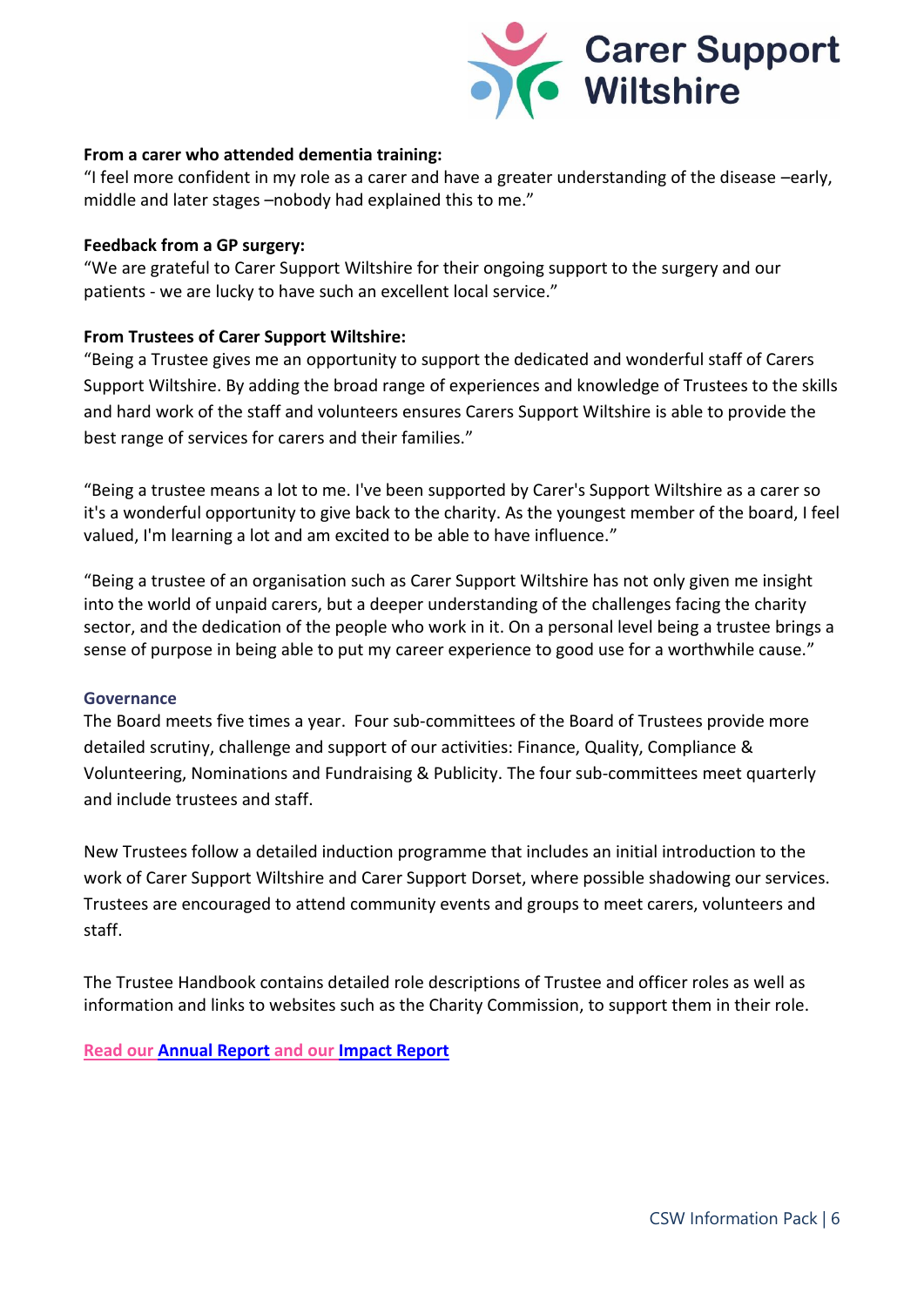



# **Trustees for Carer Support Wiltshire**

Carer Support Wiltshire has undergone a transformation in recent years. It is entering an exciting new phase, with a [new strategy for 2021-24,](https://carersupportwiltshire.co.uk/app/uploads/2021/04/Strategy-and-Business-plan-2021-24-website-2.pdf) continuing to grow Carer Support Dorset and other new projects, and diversifying income sources to achieve the goal of ensuring Wiltshire and Dorset carers are well supported.

We are now looking to recruit three Trustees with a connection to Dorset and/or Wiltshire, and ideally with senior level experience and expertise in one of three broad areas:

- Commercial
- **Treasurer**
- Finance

# **Commercial**

We are seeking a Trustee with strong stakeholder management skills and experience, who is wellnetworked in Wiltshire/Dorset or both, and who comes from a background in business development/fundraising/events management. Ideally, they will also have experience of exploiting intellectual property.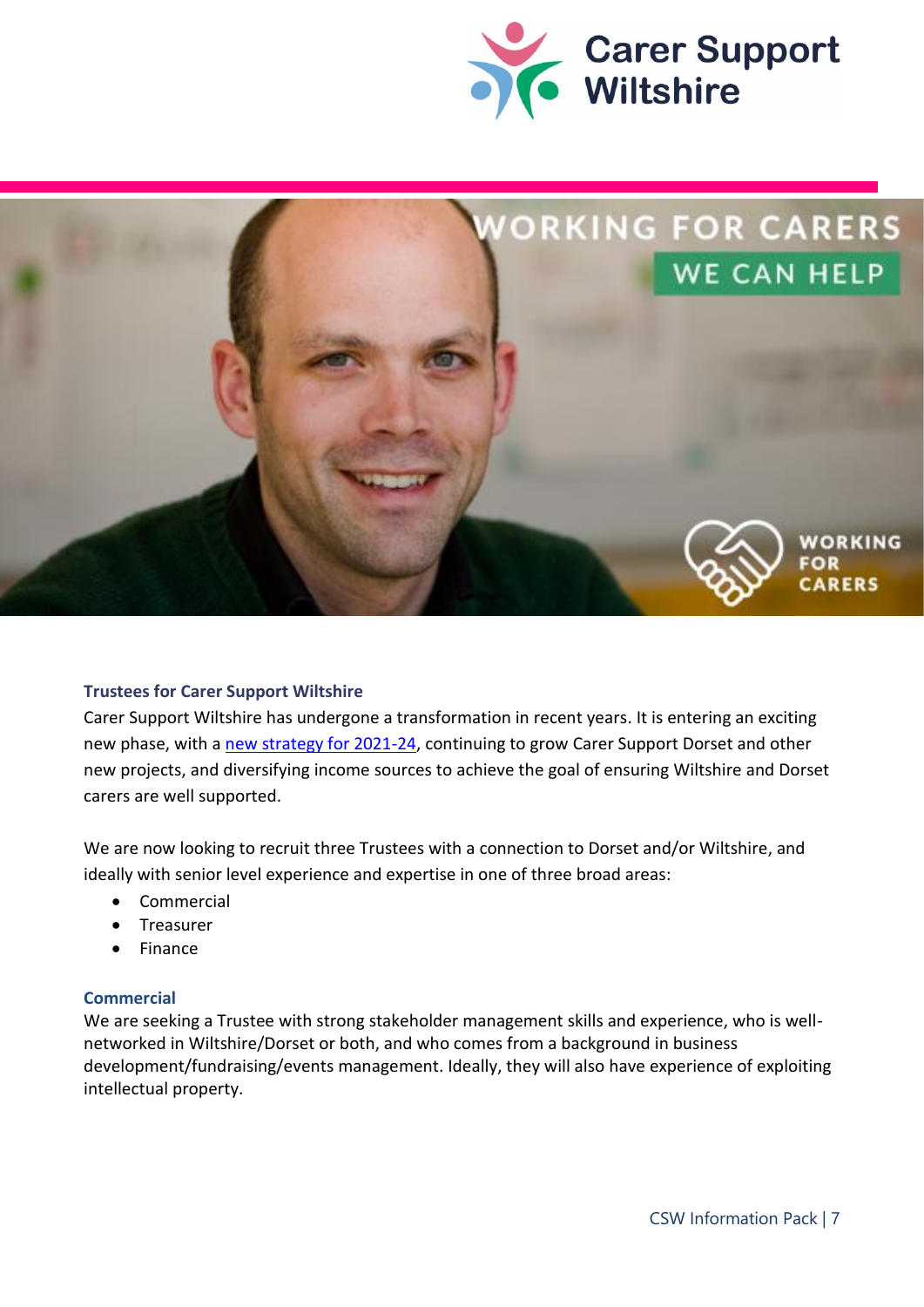

### **Treasurer**

We are currently looking for a trustees with a background in finance to fill a vacancy for the role of Treasurer. A background in accountancy would be helpful as is an understanding of charity accounts. Additionally, the Treasurer advises and assists the Board of Trustees, the Chair and the Chief Executive on strategic aspects of the financial running of Carer Support Wiltshire, to ensure we operate on a sound and sustainable financial basis, and in accordance with charity and companies legislation.

### **Finance**

We are looking for a Trustee with experience in a finance-related role including financial strategy, ideally a qualified accountant with experience in the charity sector and SORP. This Trustee will be able to explain financial matters to other Trustees, and provide input on financial proposals, with strong analytical and evaluation skills.

### **Time commitment**

The average time commitment of a Trustee is one day per month. This includes 5 full board meetings per year, and subcommittees, most of which meet quarterly. In the first couple of months, induction will require some additional time.

There is one trustee away day per year, and a number of events which require the attendance of staff, volunteers and trustees. All successful candidates are expected to sit on at least one relevant sub-committee.

Trustees should be prepared to contribute their expertise on an ad-hoc basis, depending on the needs of the charity at a given time.

Board arrangements are reviewed annually to ensure we are able to conduct our strategic oversight in a way that fosters full trustee involvement. We undertake an annual Board Effectiveness Survey and Skills Audit to inform our Board practice and Trustee development.

# **Equal opportunities and diversity**

We are committed to increasing the diversity of our board and are particularly interested in young people, people from Black and Minority Ethnic Groups, people with disabilities and those within the LGBT community as these are currently under-represented on the Board.

We will do our utmost to accommodate any special needs or training required to support new trustees into the role.

Trustee roles are voluntary and unpaid. However, reasonable expenses will be reimbursed in line with the policy.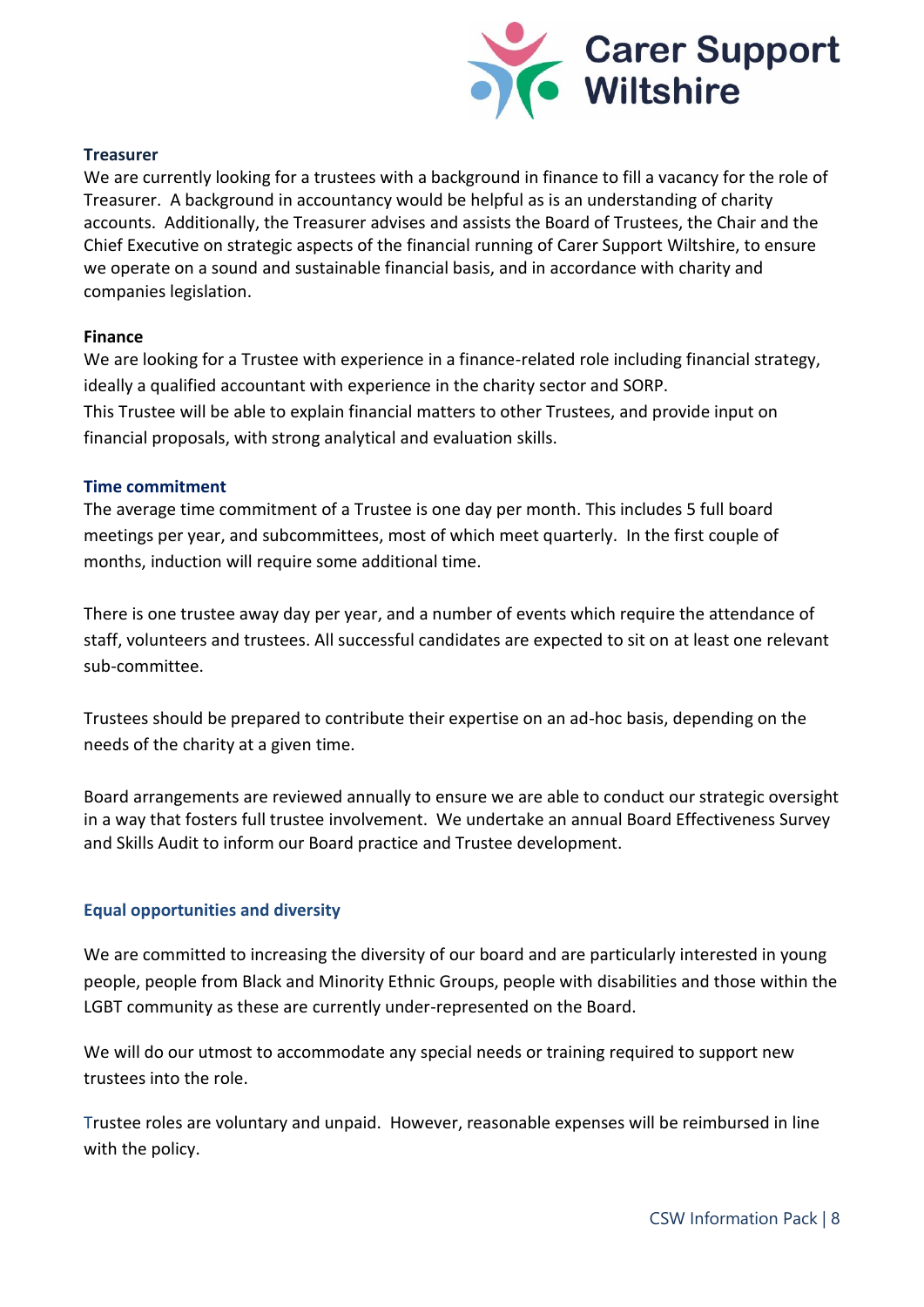



# **How to Apply**

### **All applications are to be addressed to Judy Walker at Carer Support Wiltshire.**

Whilst Carer Support Wiltshire is focusing its search on Trustees with current experience in the skill areas outlined above, we will also welcome applications from volunteers with other relevant skills and from individuals with backgrounds and experience currently under-represented on the Board.

Your application will require the following:

- 1. Your current CV, setting out relevant experience (addressing the expertise area where relevant)
- 2. A covering letter answering the following questions:
	- What motivated you to apply to become a trustee?
	- What other experience or skills do you feel you could offer?
	- Are there any areas of the organisation's work you have a particular interest in and/or would like to become more involved in?

**Please email all above documents to Judy Walker, Chief Executive;**  [Judyw@carersupportwiltshire.co.uk](mailto:Judyw@carersupportwiltshire.co.uk)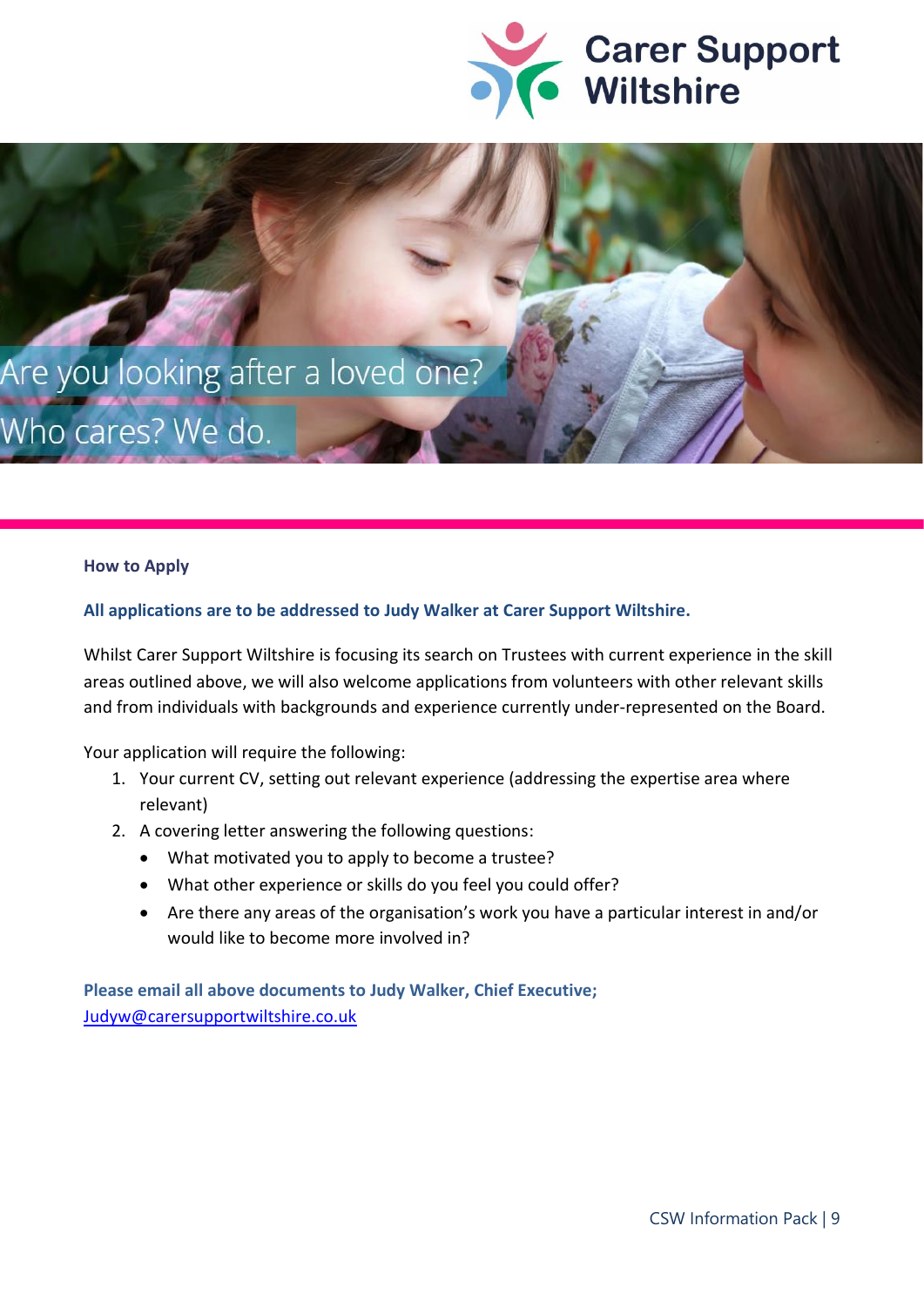

Judy Walker, Chief Executive Carer Support Wiltshire Independent Living Centre St George's Road Semington, Nr Trowbridge, Wiltshire, BA14 6JQ

[www.carersupportwiltshire.co.uk](http://www.carersupportwiltshire.co.uk/) [www.carersupportdorset.co.uk](http://www.carersupportdorset.co.uk/)